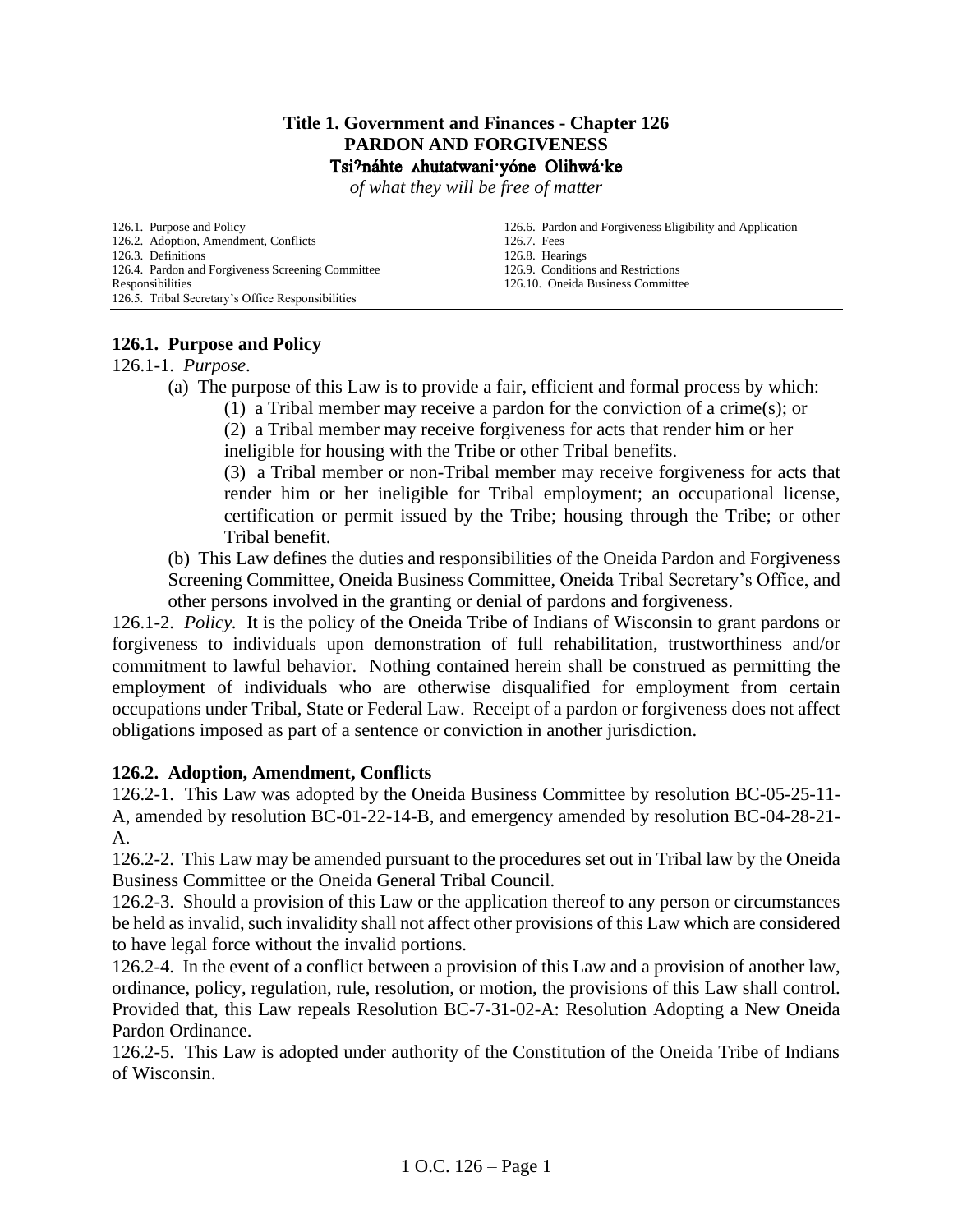# **126.3. Definitions**

126.3-1. This section shall govern the definitions of words and phrases used within this Law. All words not defined herein shall be used in their ordinary and everyday sense.

(a) "Applicant" shall mean an individual who is applying for a pardon or forgiveness from the Tribe.

(b) "Certified mail" shall mean mail sent through either the United States Postal Service or the Tribal Inter-Office Certified system that provides proof of delivery and receipt.

(c) "Committee" shall mean the Pardon and Forgiveness Screening Committee.

(d) "Conditions" shall mean a requirement or prerequisite event or activity.

(e) "Conflict of interest" shall mean a conflict between the private interests and the official responsibilities of the committee member.

(f) "Conviction" shall mean an individual was either found guilty or entered a plea of guilty or no contest to charges of a crime in any court of competent jurisdiction.

(g) "Court of competent jurisdiction" shall mean any court or forum that has the power and authority to properly exercise jurisdiction over a dispute or interpret and/or enforce laws.

(h) "Crime" shall mean any act, default, or conduct punishable as a felony or a misdemeanor.

(i) "Forgiveness" shall mean the formal and public act of acknowledging or excusing an individual's actions or behavior that makes him or her ineligible for Tribal employment, an occupational license, certification or permit issued by the Tribe, housing through the Tribe or other Tribal benefit

(j) "Hearing" shall mean a publicly noticed hearing, conducted either in-person or virtually, in which an applicant is afforded an opportunity to present a case for obtaining a pardon or forgiveness from the Nation.

(k) "Individual" shall mean a Tribal member seeking a pardon for a conviction of a crime, a Tribal member seeking forgiveness for an act(s) that makes him or her ineligible for housing with the Tribe or other Tribal benefit(s) or anyone seeking forgiveness for an act(s) that renders him or her ineligible for employment, an occupational license, certification or permit issued by the Tribe.

(l) "Family member" shall mean a spouse, child sibling, parent, grandparent, grandchild, step-parent, step-child, in-law or legal guardian.

(m) "Pardon" shall mean the formal and public act of acknowledging or excusing a Tribal member's criminal conviction that makes him or her ineligible for Tribal employment, an occupational license, a certification or permit issued by the Tribe, housing through the Tribe, or other Tribal benefit.

(n) "Prominent locations" shall include, but not be limited to, the following: the Tribal newspaper; at least one (1) local newspaper with regular distribution within the Reservation boundaries; one (1) regional Indian newspaper; and the Tribe's official website.

(o) "Restriction" shall mean a limitation or constraint imposed.

(p) "Tribal", "Tribe" and/or "Nation" shall mean the Oneida Nation.

(q) "Victim" shall mean a person or entity against whom an offense, either civil or criminal, has been committed.

# <span id="page-1-0"></span>**126.4. Pardon and Forgiveness Screening Committee Responsibilities**

126.4-1. A Committee is hereby created for the purpose of carrying out the provisions of this Law. 126.4-2. *Authority.* The Committee shall:

(a) promulgate internal standard operating procedures necessary to govern its proceedings;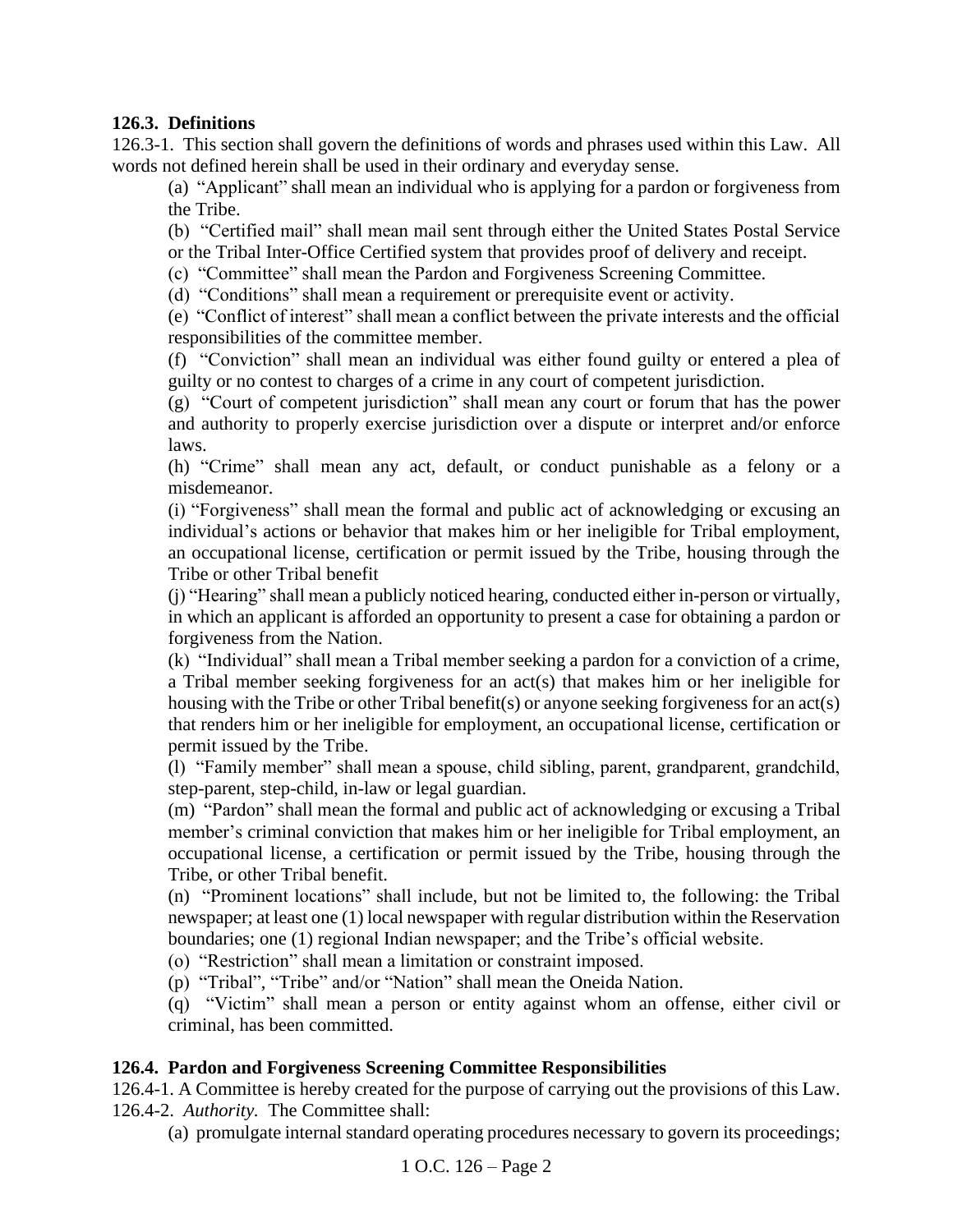(b) review and process applications for a pardon or forgiveness in an orderly and expeditious manner;

(c) review an applicant's background investigation report received from the Oneida Human Resources Department;

(d) conduct and preside over hearings;

(e) provide formal, written recommendations to the Oneida Business Committee to approve or deny a pardon or forgiveness application; and

(f) take other actions reasonably related to the purpose of the Committee.

### <span id="page-2-0"></span>**126.5. Tribal Secretary's Office Responsibilities**

126.5-1. The Tribal Secretary's Office shall assist the Committee with carrying out the provisions of this Law and assist individuals in applying for a pardon or forgiveness. The Tribal Secretary's Office shall:

(a) create and implement procedures necessary to process pardon and forgiveness applications.

(b) accept pardon and forgiveness applications.

(c) submit and track requests for a background investigation.

(d) forward pardon and forgiveness applications to the Committee when the background investigations are complete.

(e) maintain a record of all pardon and forgiveness applications filed, every pardon and forgiveness request granted or denied, and the reasons for each action.

(f) maintain a complete and accurate record of all proceedings, including all correspondence, transcripts, documents, evidence, and appearances made in connection with the applications.

(g) perform other duties in connection with matters under this Law as may be requested by the Committee.

#### <span id="page-2-1"></span>**126.6. Pardon and Forgiveness Eligibility and Application**

126.6-1. *Eligibility*. A Tribal member may receive a pardon for any criminal conviction(s), or a forgiveness for an act(s) that renders the Tribal member ineligible for housing with the Tribe or other Tribal benefit(s); and any individual may receive forgiveness for an act(s) that renders the individual ineligible for Tribal employment, an occupational license, certification or permit issued by the Tribe.

(a) Upon completion of incarceration, parole, probation and/or deferred prosecution, Tribal members shall be eligible to apply for a pardon.

(b) One (1) year after an act is committed, or affirmed through the conclusion of any appeal process, an individual shall be eligible to apply for pardon or forgiveness.

126.6-2. *Ineligibility.* An individual is ineligible for a pardon or forgiveness if he or she is:

(a) being investigated for an act and if found to have committed such act, would be ineligible for the benefit he or she is seeking; or

(b) appealing a termination and the termination makes him or her ineligible for the benefit he or she is seeking; or

(c) currently incarcerated, on parole, probation, and/or under a deferred prosecution agreement; or

(d) has any outstanding penalties or fines.

126.6-3. *Initiating an Application.* Applications for a pardon or forgiveness may be obtained from the Tribal Secretary's Office or on the Tribal website. Completed applications shall be filed with the Tribal Secretary's Office in person, during normal Tribal business hours, or sent by certified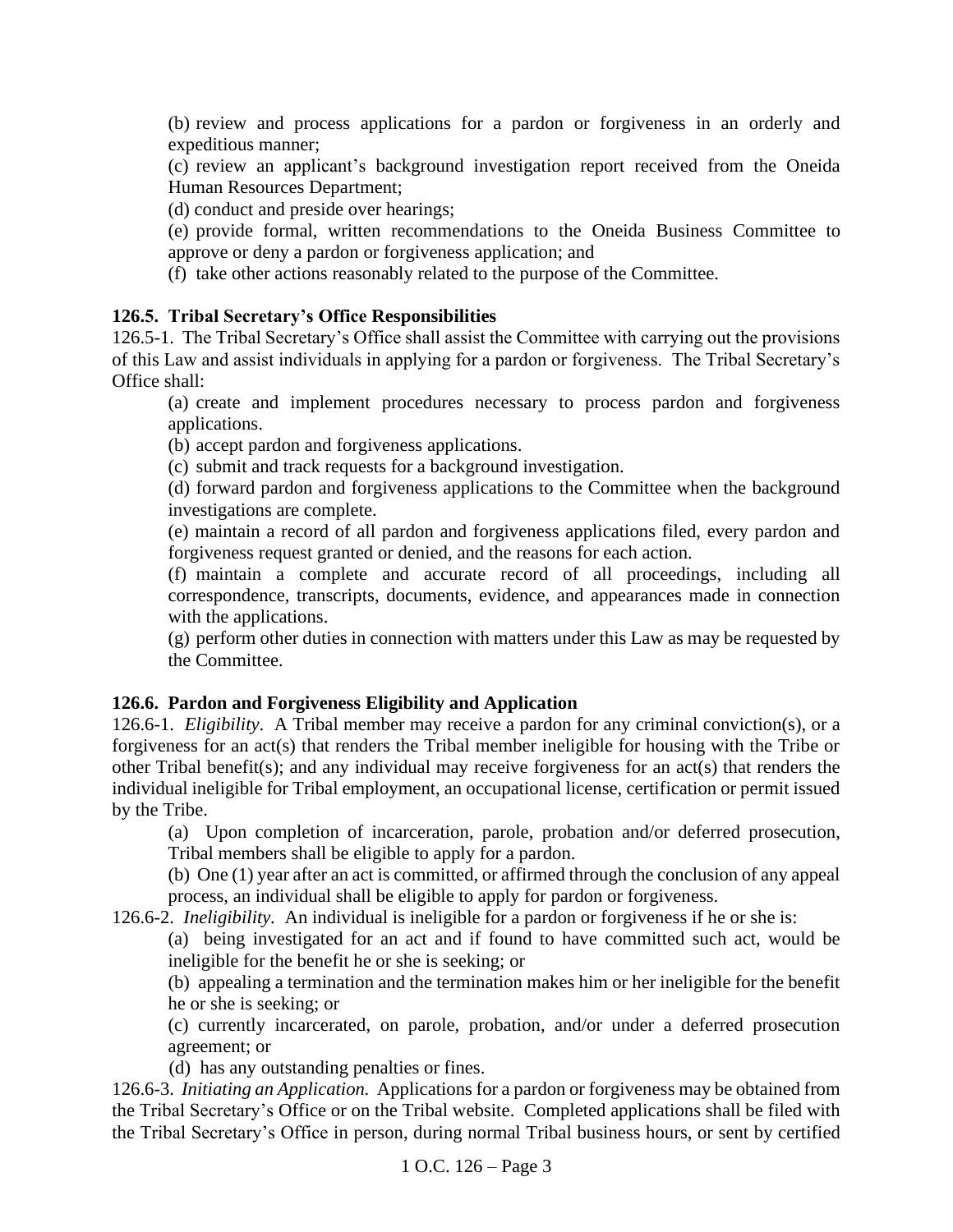mail to the Tribal Secretary at P.O. Box 365, Oneida, WI 54155.

126.6-4. *Required Application Information.* Each applicant is responsible for submitting all required materials and authorizations.

(a) A completed pardon application shall include the following:

(1) a copy of the applicant's Tribal enrollment card.

(2) a copy or copies of any discharge papers from incarceration or jail.

(3) official verification of any successful completion date of the probation, parole or deferred prosecution.

(4) any necessary releases for investigations and/or background checks.

(5) any authorizations from a probation officer to release information.

(6) the required non-refundable fee as specified under 126.6.

(7) a personal written statement, including the reason(s) for requesting a pardon and a description and documentation of the applicant's efforts towards selfimprovement.

(8) information regarding the conviction(s) for which the applicant is seeking a pardon, including:

(A) date(s) upon which the crime(s) occurred;

(B) location(s) where the crime(s) occurred;

- (C) date(s) of conviction(s); and
- (D) jurisdiction(s) which imposed the sentence(s).

(9) verification of attendance or successful completion of any counseling, therapy, or rehabilitative programs such as anger management or coping skills classes.

(10) letters of reference or support from people well-regarded in the community. Such letters shall detail the applicant's accomplishments or contributions to the community or attest to the applicant's rehabilitation and trustworthiness. These may include, but are not limited to:

(A) clergy or other spiritual leaders.

(B) employers and/or community members.

- (C) teachers.
- (D) organizers of support groups the applicant attends or has attended.

(11) any other information relevant to the applicant's conviction(s) or rehabilitation efforts.

(12) proof of payment of all penalties and fines.

(b) A completed forgiveness application shall include the following:

(1) a copy of the applicant's Tribal enrollment card, if applicable.

(2) the applicant's employment record prior to the act, if applicable.

(3) the applicant's background records.

(4) the act that triggered the applicant's ineligibility.

(5) the impact of the act on the Tribe.

(6) the length of time since the act.

(7) a written statement from the applicant demonstrating remorse for the violation.

(8) two (2) letters of recommendation, with no more than one (1) recommendation

coming from a person who is a family member of the applicant.

(9) the required non-refundable fee as specified under 126.6.

(10) any additional credible and relevant information.

(11) proof of payment of all penalties and fines.

126.6-5. Failure of the applicant to provide a complete application, or any of the required information and/or materials may result in: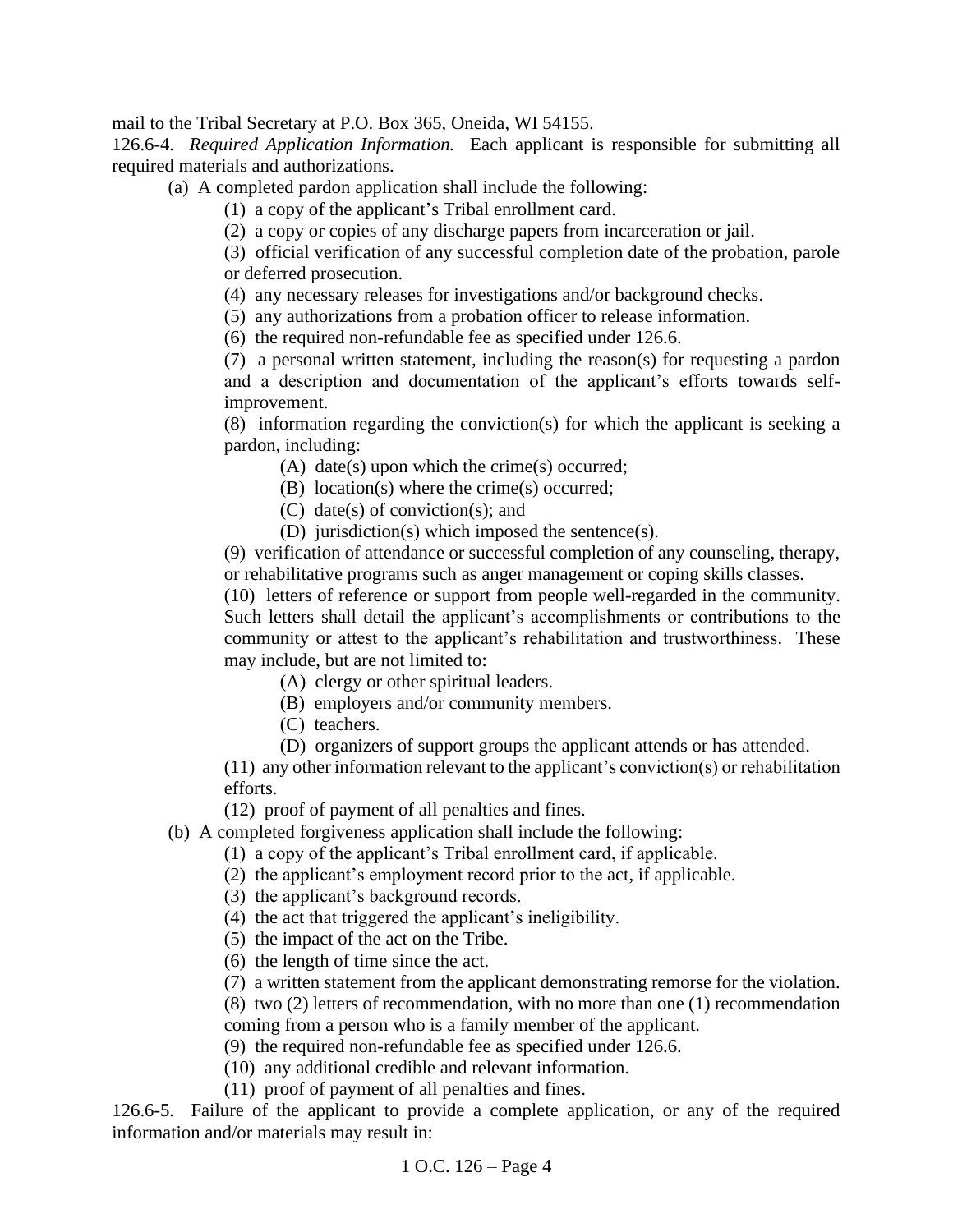- (a) the application being returned with a request for more information; or
- (b) the application being removed from consideration; or
- (c) denial of a pardon or forgiveness.

126.6-6. *Applicant Misrepresentations.* Any applicant who misrepresents, omits, or falsifies any information on the application or during the pardon process shall be denied a pardon. If a pardon is granted and it is later determined that there is misrepresented or false information, or pertinent information was purposefully omitted, the Oneida Business Committee shall have the right to rescind the pardon.

### <span id="page-4-0"></span>**126.7. Fees**

126.7-1. Each application shall be accompanied by a non-refundable fee as set by the Oneida Business Committee in a resolution. Said payment shall be made payable to the Oneida Tribe in the form of a:

- (a) money order; or
- (b) cashier's check; or

(c) intra-tribal purchase document, if a Tribal department or program, such as Social Services, will be providing the funds for the application fee.

#### <span id="page-4-1"></span>**126.8. Hearings**

126.8-1. *Hearing*. The Committee shall conduct quarterly hearings on applications for a pardon or forgiveness from the Nation in accordance with this law.

(a) Hearings may be conducted in person or virtually as determined by the Committee.

(b) Hearings shall take place at a regularly scheduled time and location or virtual platform, as determined by the Committee, and shall be open to the public to the extent permitted by governing laws of the Nation.

126.8-2. *Hearing Notice.* The Committee shall provide hearing notice as follows:

(a) *Applicant.* At least thirty (30) calendar days prior to the hearing, the Committee shall provide official hearing notice to the applicant by certified mail, the notice of which shall include:

- (1) The date;
- (2) The time;
- (3) Whether the hearing will be conducted in-person or virtually; and

(4) The location of or virtual platform for the hearing and, if virtual, instructions on how to access the platform.

(b) *Public.* The Committee shall provide public notice of hearings as follows:

(1) By posting the notice in prominent locations at least thirty (30) days prior to the hearing;

(A) If alternate arrangements have been made under section 126.8-2 of this law, notice shall be posted in prominent locations with as much advance notice as possible and as time permits.

(2) By posting notice of the hearings scheduled for the year on the Nation's website and periodically in the Nation's newspaper.

126.8-3. *Alternate Hearing Arrangements*. Applicants who reside out of the State of Wisconsin who are unable to attend a hearing may submit a written request by certified mail to the Tribal Secretary's Office for alternate arrangements to appear by video conference and/or to reschedule the hearing date. If alternate arrangements are unavailable, the applicant may withdraw the application up to three (3) business days prior to the hearing without penalty, and may re-apply for a pardon at any time.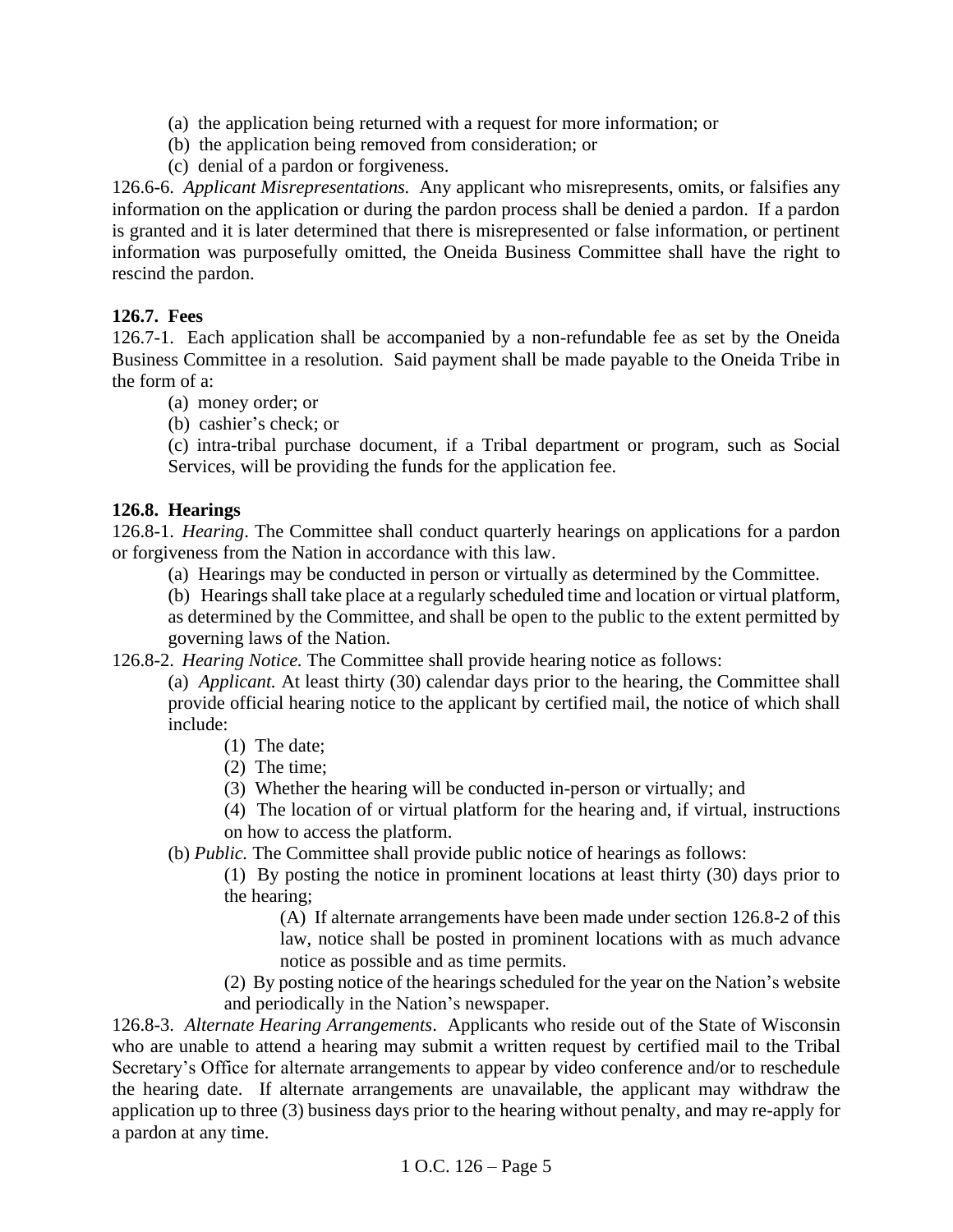126.8-4. *Failure to Attend Hearing.* Failure of the applicant to attend the hearing may result in the Committee postponing making a determination on the application or recommending the Oneida Business Committee deny the application.

(a) Applicants with a legitimate reason for failing to attend a hearing shall have ten (10) calendar days from the date of the missed hearing to provide documentation to the Committee. Such documentation may include, but is not limited to, a Doctor's excuse, accident/police report, or funeral notice.

126.8-5. *Testimony and Notarized Statements*. The Committee shall obtain oral testimony during the hearing from the applicant and any victims, witnesses, or other persons supporting or opposing the pardon or forgiveness.

(a) Victims, witnesses, and other persons unavailable for a scheduled hearing may submit a notarized statement for consideration.

- (b) The Committee may institute recesses and postponements as they see fit.
- (c) The Committee may ask questions at any time during the hearing.
- (d) The Committee may require the applicant to provide further documentation.

(1) Within five (5) business days of the hearing, the Committee shall send a written request by certified mail to the applicant for the additional documentation.

(2) The applicant shall submit the documentation to the Tribal Secretary's Office within thirty (30) calendar days after receiving the request for the documentation. Failure of the applicant to provide any of the required documentation may result in:

- (A) the application being removed from consideration; or
- (B) denial of the application.

126.8-6. *Deliberations and Recommendation*. After the hearing, the Committee shall go into executive session for deliberations.

(a) The Committee shall consider all information gathered from the hearing, the application, the background investigation, and any testimony or notarized statements when determining whether to recommend that the application be approved or denied.

(1) The Committee shall be responsible for weighing the appropriateness of granting a pardon or forgiveness.

(b) *Recommendation*. After considering the factors provided, the Committee shall make a decision and compose a formal, written recommendation for each application, including reasons to approve or deny the application within sixty (60) days after the pardon or forgiveness hearing. The recommendation, including any dissenting opinions issued by the Committee, shall be forwarded to the Oneida Business Committee within thirty (30) calendar days after making a decision, along with the following materials for review:

(1) All information from the application and the background investigation;

(2) Any notarized statements submitted;

(3) A proposed draft resolution; and

(4) An audio recording of the hearing, upon request by an Oneida Business Committee member.

#### <span id="page-5-0"></span>**126.9. Conditions and Restrictions**

126.9-1. *Pardons.* Certain convictions may affect a Tribal member's rights under state or federal law, or result in restrictions being placed on a Tribal member, regardless of whether a Tribal pardon has been granted.

(a) *Civil Rights.* A pardon by the Tribe does not guarantee the restoration of all civil rights, and each recipient of a Tribal pardon is responsible for determining whether the pardon affects any non-Tribal restrictions or limitations that may be applicable pursuant to the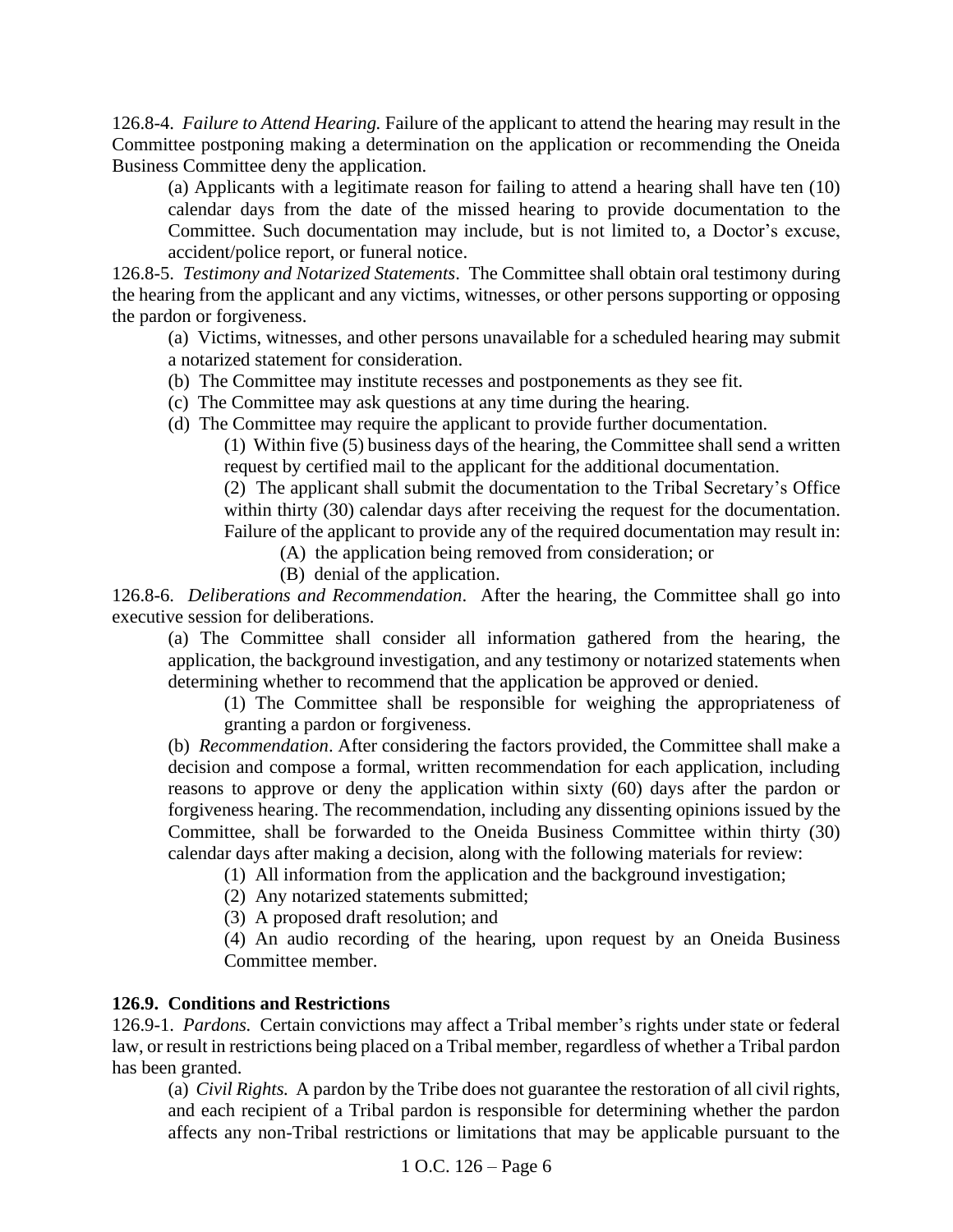conviction.

(b) *Employment.* Individuals convicted of a crime that is "substantially related" to the care of another person or animal may be subject to extended or permanent restrictions on licensing or professional credentials in fields relating to such caretaking. A Tribal pardon shall not affect these restrictions.

(c) *Sex Offender Registry.* Receipt of a Tribal pardon shall in no way affect registration, tracking or other restrictions or obligations imposed upon sex offenders.

(d) *Voting Rights.* Each state, and the federal government are empowered to determine whether felons may vote in elections, caucuses, referendums or any other venue dependent on the votes of citizenry. The granting of a Tribal pardon shall not supersede the rights of these jurisdictions to determine the eligibility of voters.

126.9-2. *Other Restrictions*. The Committee's written recommendation to the Oneida Business Committee to approve an applicant's request for a pardon or forgiveness may also recommend the Oneida Business Committee impose restrictions on the applicant. If the Committee does not recommend a restriction, the Oneida Business Committee shall have the authority to place restrictions on the applicant before approving the pardon or forgiveness request. Restrictions shall specify the time lines attached to them, which may expand over a period of months, years, or indefinitely.

(a) Restrictions shall be clearly defined and may include the following:

(1) The applicant is ineligible for a transfer, promotion or job reassignment.

- (2) The applicant may be prohibited from:
	- (A) Handling cash and/or merchandise.
	- (B) Having Tribal property sign-off authority.
	- (C) Supervising staff.
	- (D) Supervising or caring for children or the elderly.

(E) Any other restrictions the Oneida Business Committee determines as appropriate.

(b) When restrictions are imposed for a period of greater than five (5) years, the applicant may, after five (5) years, apply to have the restrictions modified or lifted. The request to modify or lift restrictions will follow the same process required to request a pardon.

(c) The applicant shall sign a written statement describing each restriction, and time period of such restriction prior to becoming employed by the Tribe.

126.9-3. *Conditions.* The Committee may also recommend that an applicant requesting a pardon or forgiveness be required to complete conditions before the applicant is granted the pardon or forgiveness. If the Committee does not recommend a condition, the Oneida Business Committee shall have the authority to place conditions on the applicant before approving the pardon or forgiveness request.

(a) Conditions shall be clearly defined and may include the following:

(1) perform community service hours within a Tribal Department.

(2) payment of restitution to the Tribe.

 (3) any other conditions the Oneida Business Committee determines as appropriate.

#### <span id="page-6-0"></span>**126.10. Oneida Business Committee**

126.10-1. The Oneida Business Committee shall consider all of the information received by the Committee prior to making a determination on whether to issue or deny a pardon or forgiveness application. The Oneida Business Committee may accept, reject or modify the Committee's recommendation.